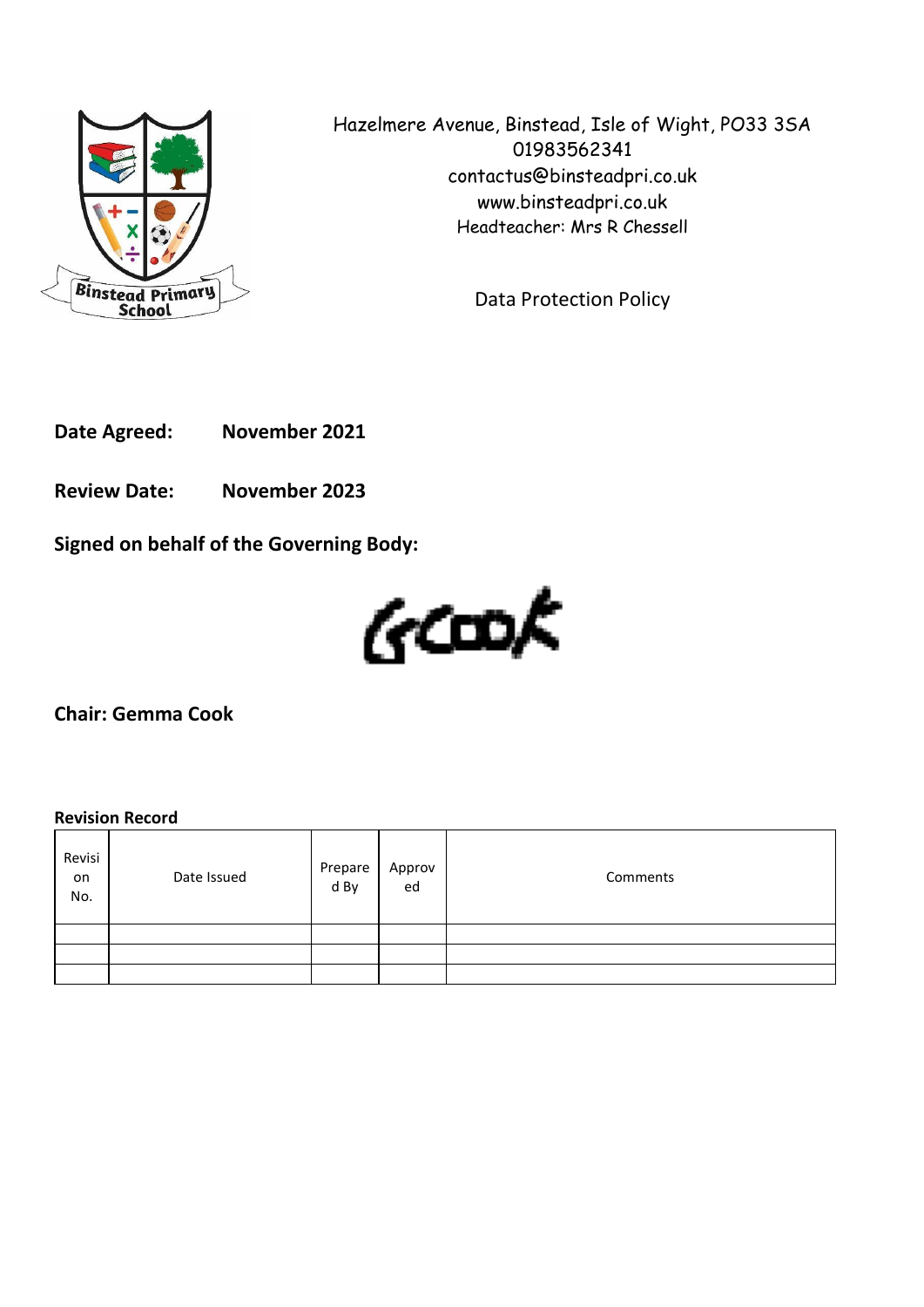The General Data Protection Regulations and Data Protection Act 2018 replaced the Data Protection Act 1998 in May 2018. This legislation governs how personal data should be handled to protect individuals and is hereinafter collectively referred to as data protection legislation.

The Governing body for Binstead Primary School collect and use personal information (referred to in the Data Protection Act as personal data) about staff, students, parents and other individuals who come into contact with the schools. This information is gathered in order to enable the provision of education and other associated functions. In addition, the schools may be required by law to collect, use and share certain information. Consequently, it is required to hold, manage and process any personal data fairly, lawfully and in accordance with all data protection legislation requirements.

The school is registered as a Data Controller with the Information Commissioner's Office (ICO) and have appointed an Isle of Wight Local Authority based Data Protection Officer **Head of Legal Services & Monitoring Officer at the Isle of Wight Council** to inform advise and monitor each school's compliance with the new General Data Protection Regulation (GDPR). Full details of which are available on the ICO website: [https://ico.org.uk/.](https://ico.org.uk/)

The schools issue a Privacy Notice to all students/parents which summarises the information held on students, why it is held and the other organisations to whom information may be passed.

#### **Purpose**

This policy sets out how the schools deal with personal information correctly and securely and in accordance with the GDPR, Data Protection Act, and other related legislation.

This policy applies to all personal information however it is collected, used, recorded and stored and whether it is held on paper or electronically.

All school staff and governors involved with the collection, use, processing or disclosure of personal data will be aware of their duties and responsibilities and will adhere to this policy.

### **What is Personal Information/Data?**

Personal information or data is information which relates to a living individual who can be identified from that data, or from the data in addition to other information available to them. Personal data includes (but is not limited to) an individual's name, address, date of birth, photograph, bank details and other information that identifies them, unique identifiers (such as pupil numbers or IP addresses) and biometric data (such as fingerprints).

#### **What is Sensitive Personal Data?**

Sensitive personal data (referred to in the GDPR as "special categories of personal data") includes information as to an individual's racial or ethnic origin, their political opinions, religious beliefs or beliefs of a similar nature, whether they are a member of a trade union, their physical or mental health or condition, sexual life, the commission or alleged commission of an offence and any proceedings for an offence committed or alleged to have been committed by them, the disposal of those proceedings or the sentence of any court in such proceedings.

This information is considered to be more private and requires additional consideration when collecting and storing.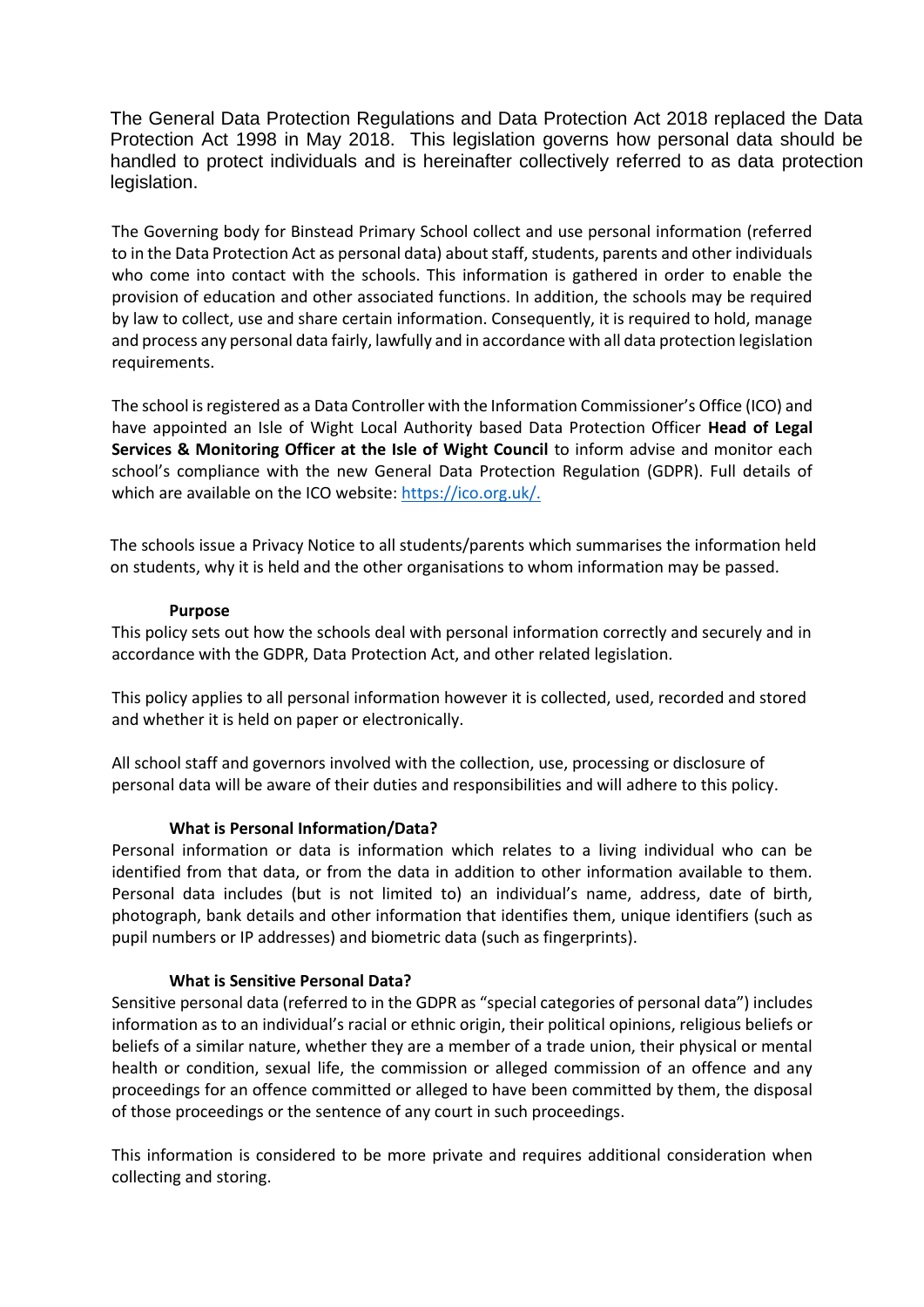# **Who this Policy applies to:**

This policy applies to all who have access to personal data held by the school, whether employees, agency staff, governors or volunteers.

# **Data Protection Principles**

In accordance to the requirement outlined in the GDPR personal data will be:

- 1. Processed fairly, lawfully and in a transparent manner in relation to individuals.
- 2. Collected for specified, explicit and legitimate purposes and not further processed in a manner that is incompatible with those purposes; further processing for archiving purposes or statistical purposes shall not be considered to be incompatible with the initial purposes.
- 3. Adequate, relevant and limited to what is necessary in relation to the purposes for which they are processed.
- 4. Accurate and where necessary, kept up to date; every reasonable step must be taken to ensure that personal data that is inaccurate, having regards for the purposes for which they are processed, are erased and rectified without delay.
- 5. Kept in a form which permits identification of data subjects for longer than necessary for the purposes for which the personal data are processed; personal data may be stored for longer periods, insofar as the personal data will be processed solely for archiving purposes in the public interest, scientific or historical research purposed or statistical purposes, subject to implementation of the appropriate technical and organisational measures required by the GDPR in order to safeguard the rights and freedoms of individuals.
- 6. Processed in a manner that ensures appropriate security if the personal data, including protection against unauthorised or unlawful processing and against accidental lost, destruction or damage, using appropriate technical or organisational measures.

### **Accountability**

In accordance to the requirement outlined in the GDPR each school will:

- 7. Implement appropriate technical and organisational measures to demonstrate that data is processed in line with the principles set out in the GDPR.
- 8. Provide comprehensive, clear and transparent privacy policies.
- 9. Maintain clear records of activities relating to higher risk processing, such as the processing of special categories of data in relation to criminal convictions and offences.
- 10. Ensure internal records of processing activities will include the following:
	- Name and details of organisation
	- Purpose(s) of the processing
	- Description of the categories of individuals and personal data
	- Retention schedules
	- Categories of recipients by personal data
	- Description of technical and organisational security measures
	- Details of transfers to third world countries, including documentation of the transfer mechanism safeguards in place *(not applicable)*
- 11. Implement measure that meet the principles of data protection by design and data protection by default such as:
	- Data minimisation
	- Pseudonymisation
	- Transparency
	- Allowing individuals to monitor processing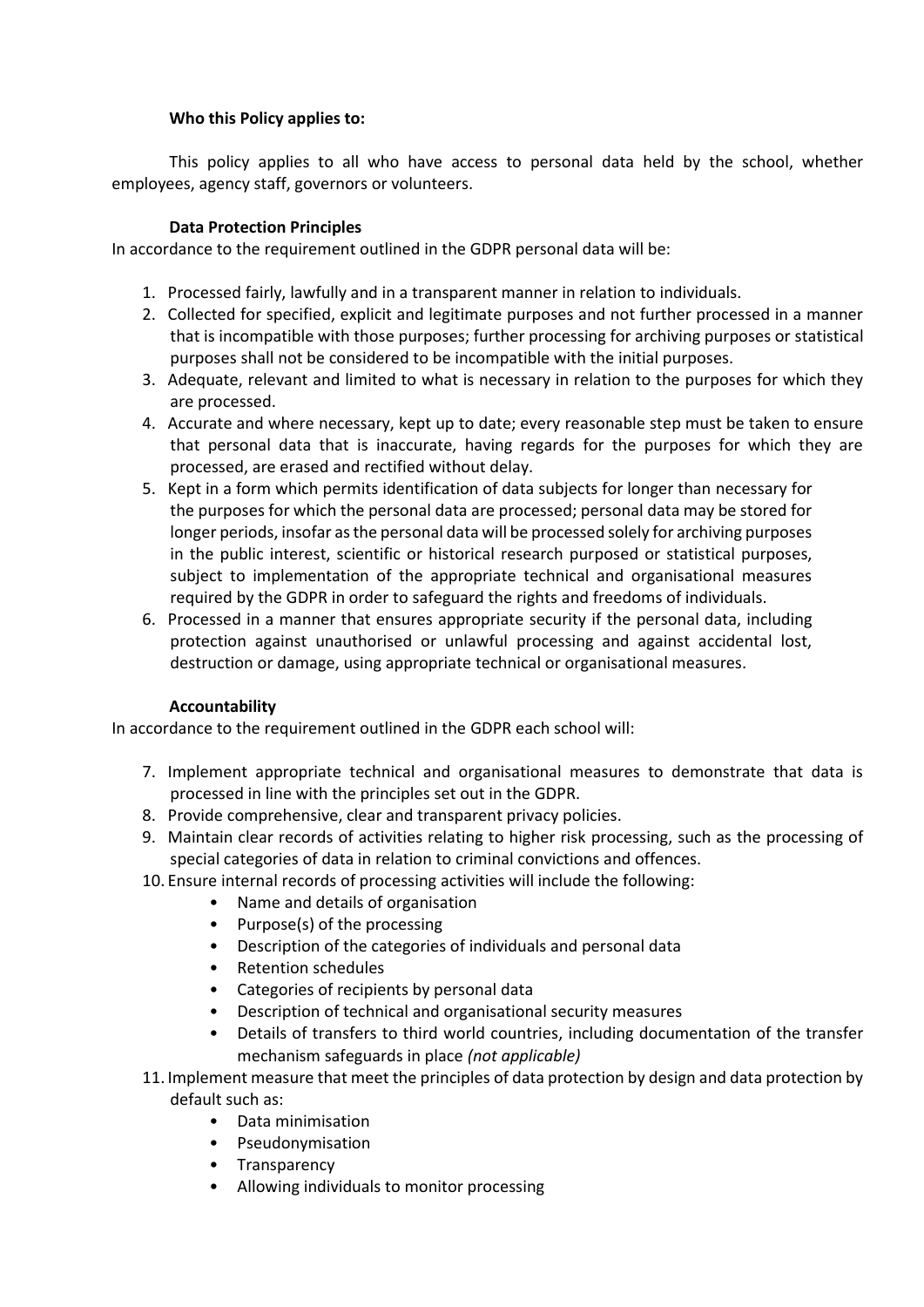- Continuously creating and improving security features
- 12. Data protection impact assessments will be used, where appropriate

# **Commitment**

The Governing Body is committed to maintaining the above principles at all times. Therefore the schools will:

- Inform individuals why personal information is being collected.
- Inform individuals when their information is shared, and why and with whom unless the GDPR or Data Protection Act provides a reason not to do this.
- Obtain consent before processing Sensitive Personal Data, even if consent is implied within a relevant privacy notice, unless one of the other conditions for processing in the Data Protection Act applies.
- Check the accuracy of the information it holds and review it at regular intervals.
- Ensure that any inaccurate or incomplete personal data is rectified within the correct timeframe.
- **•** Ensure that only authorised personnel have access to the personal information whatever medium (paper or electronic) it is stored in.
- Ensure that clear and robust safeguards are in place to ensure personal information is kept securely and to protect personal information from loss, theft and unauthorized disclosure, irrespective of the format in which it is recorded.
- Ensure that personal information is not retained longer than it is needed.
- Ensure that when information is destroyed that it is done so appropriately and securely.
- Share personal information with others only when it is legally appropriate to do so.
- Comply with the duty to respond to requests for access to personal information, known as Subject Access Requests.
- Ensure that personal information is not transferred outside the EEA without appropriate safeguards.
- Ensure that staff are aware of what constitutes a data breach and any data breaches are dealt with using the correct procedure and in a timely fashion. [link/refer to Data Breach policy]
- Ensure all staff and governors are aware of and understand these policies and procedures.

# **Individuals' Rights**

Under Data Protection legislation, individuals have certain rights:

- The right to be informed.
- The right of access.
- The right to rectification
- The right to erasure
- The right to restrict processing
- The right to data portability
- The right to object
- Rights related to automated decision making, including profiling

The data subject rights may be qualified which means that there may be occasions when we are unable to comply with the request due one of the exemptions specified in the act or regulations apply. If an exemption is applied the school will notify the data subject of which exemption applies and give reasons for the decision to apply the exemption.

### **Complaints**